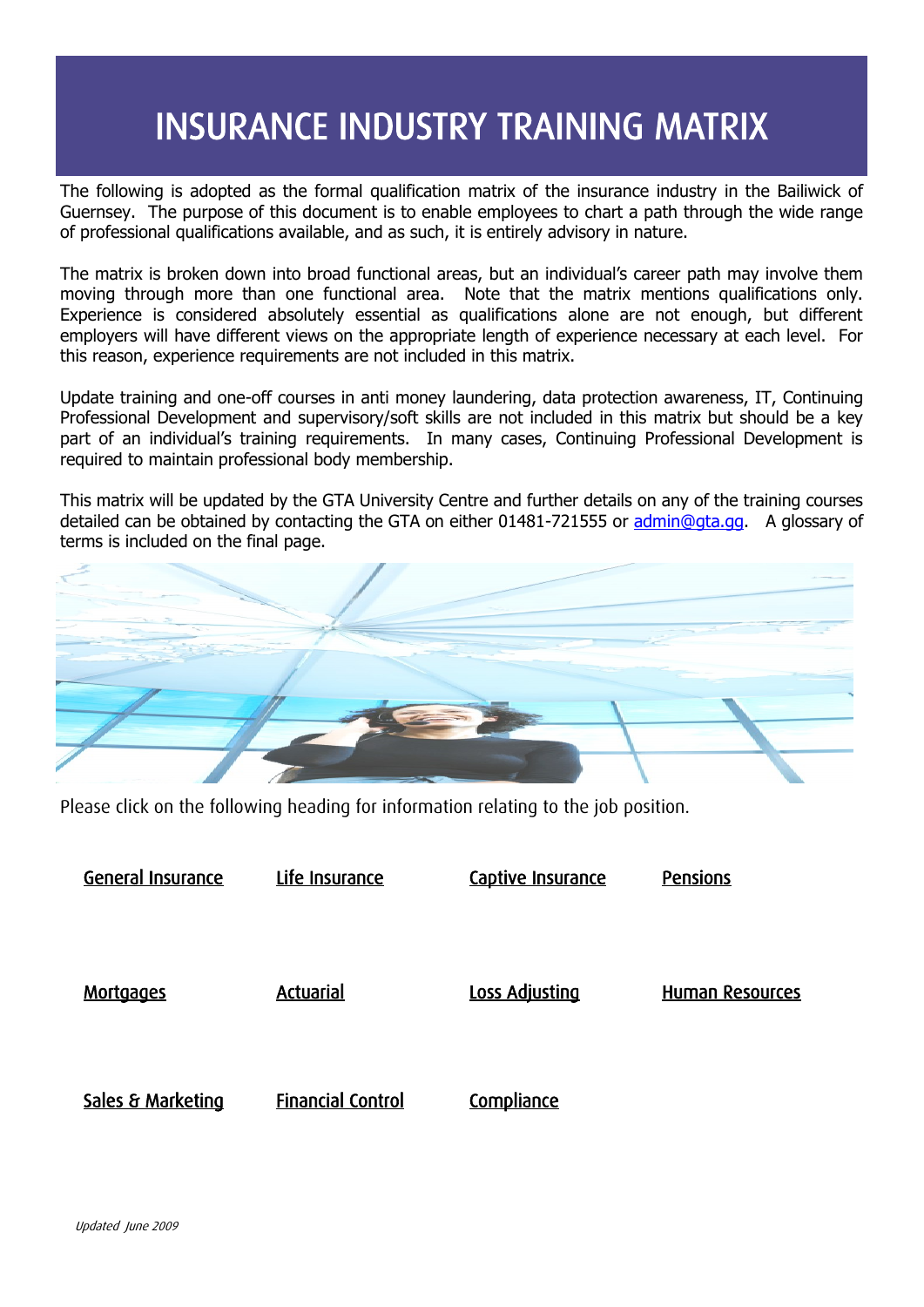# GENERAL INSURANCE (INCLUDING BROKING)

<span id="page-1-0"></span>

Administrators

CII– [Certificate in Contract Wording/ Advanced](http://www.cii.co.uk/cii.aspx)  Diploma in Insurance MSc in Insurance & Risk Management

[MBA](http://www.management.soton.ac.uk/StudyOpportunities/MBA/default.php) 

[IOD Company Direction Programme](http://www.iod.com/is-bin/INTERSHOP.enfinity/eCS/Store/en/-/GBP/IODContentManager-Start;sid=A2cxYIjG42S1GsExBfI79iAGkRdCxtuAeMo=?TemplateName=homePage%2eisml) 

[Chartered Management Institute - Level 5](http://www.managers.org.uk/) 

[Personal / Management Development](http://www.gta.gg/) 

CII– [Diploma in Insurance](http://www.cii.co.uk/cii.aspx) 

[ILM - Certificate in Team Leading/](http://www.i-l-m.com/) Diploma in Management

BSC/ CII Certificate in Insurance for IT professionals

CII– [Certificate in Insurance](http://www.cii.co.uk/cii.aspx) 

[Insurance - CII Foundation Insurance Test \(FIT\)](http://www.cii.co.uk/cii.aspx) 

New Entrants

Money Laundering Awareness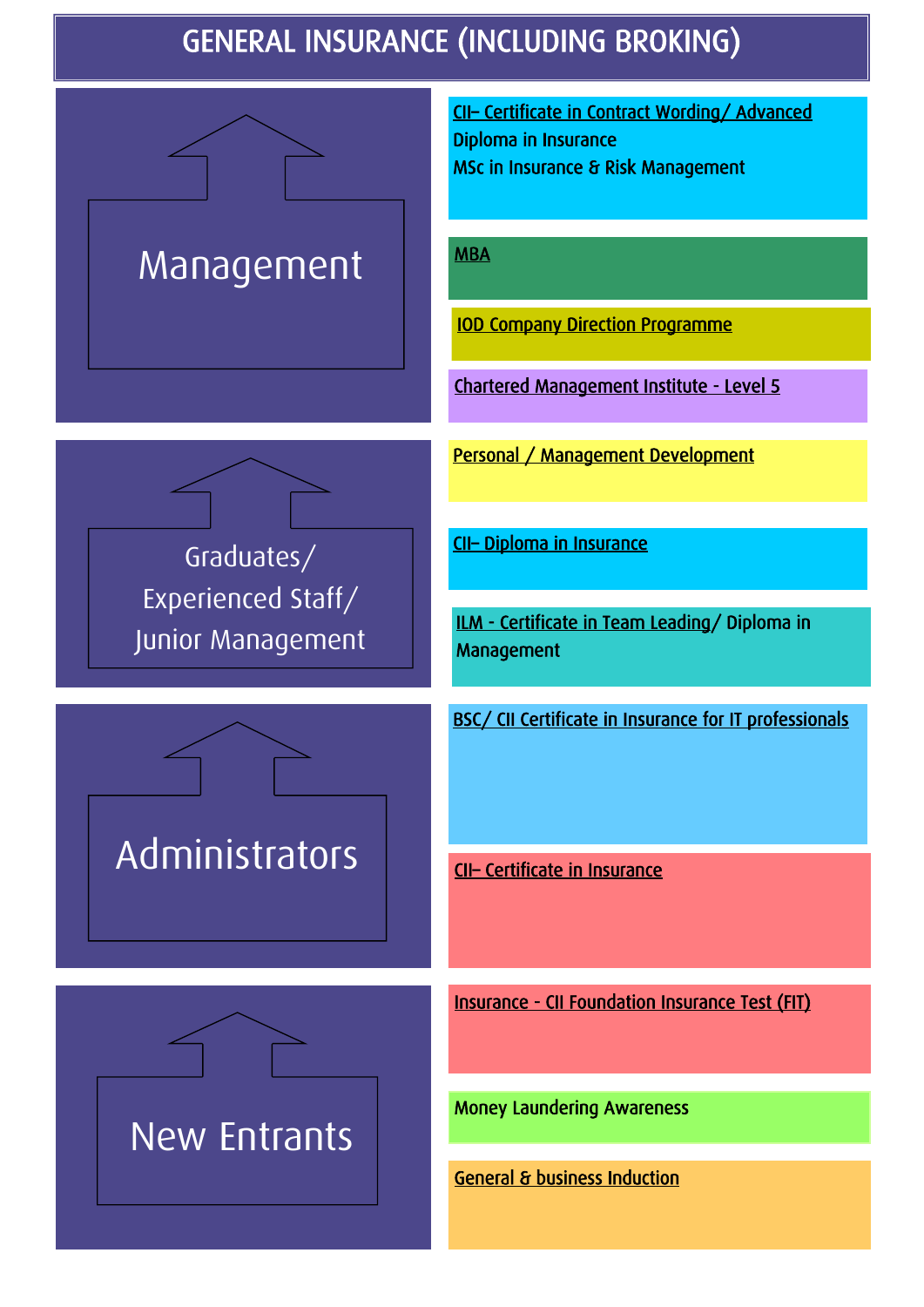# LIFE INSURANCE (INCLUDING BROKING)

<span id="page-2-0"></span>

New Entrants

Administrators

CII– [Advanced Diploma in Insurance](http://www.cii.co.uk/cii.aspx) 

**MBA** 

[IOD Company Direction Programme](http://www.iod.com/is-bin/INTERSHOP.enfinity/eCS/Store/en/-/GBP/IODContentManager-Start;sid=A2cxYIjG42S1GsExBfI79iAGkRdCxtuAeMo=?TemplateName=homePage%2eisml) 

[Chartered Management Institute - Level 5](http://www.managers.org.uk/) 

CII– [Diploma in Insurance/ Diploma in Financial](http://www.cii.co.uk/cii.aspx)  Planning / Advanced Financial Planning

[Guernsey Insurance Certificate](http://www.gta.gg/) 

[Personal / Management Development](http://www.gta.gg/) 

[ILM - Certificate in Team Leading/](http://www.i-l-m.com/) Diploma in Management

CII– [Certificate in Insurance/](http://www.cii.co.uk/cii.aspx) Certificate in Financial **Planning** 

[Insurance - CII Foundation Insurance Test \(FIT\)](http://www.cii.co.uk/cii.aspx) 

Money Laundering Awareness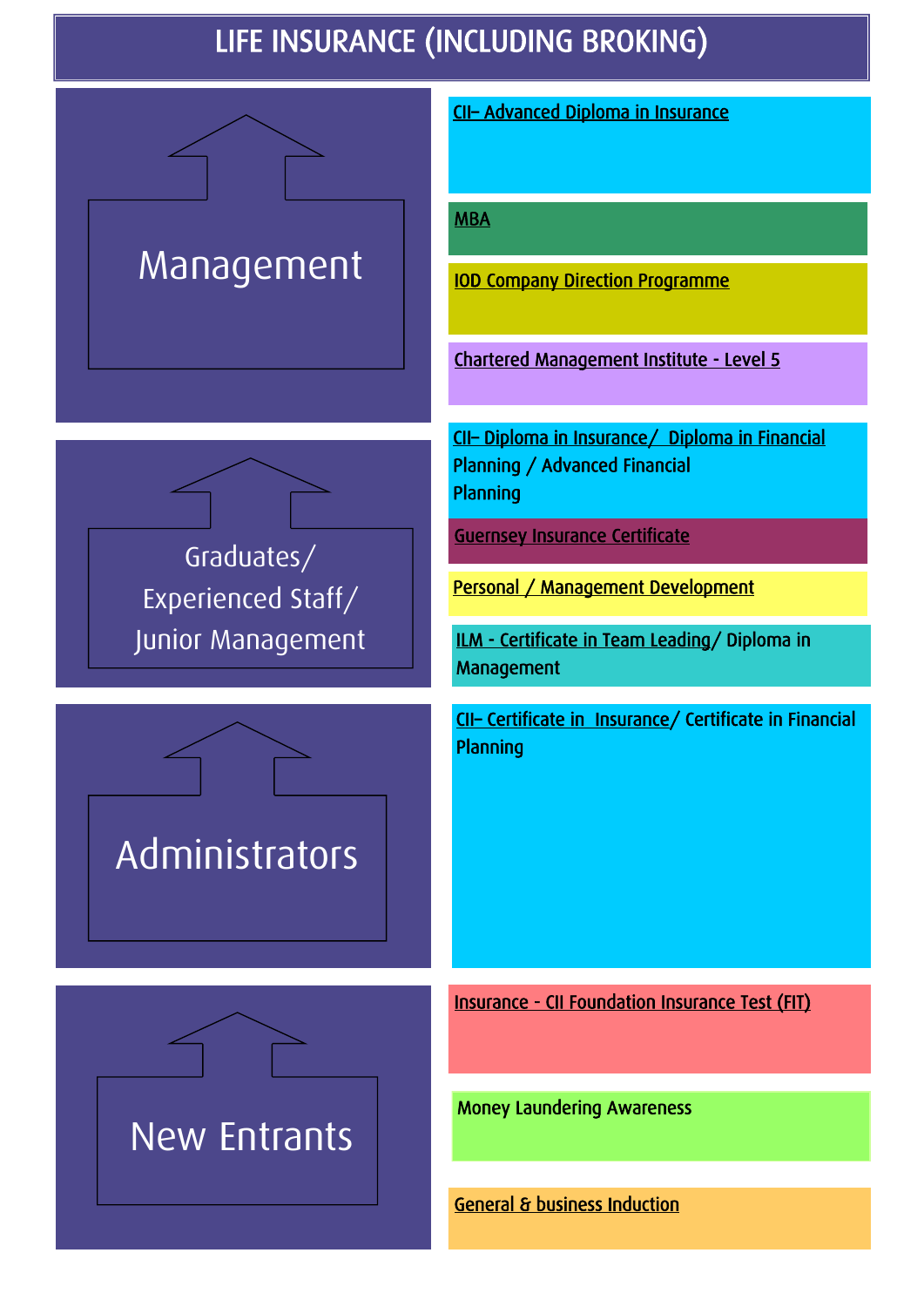### CAPTIVE INSURANCE

<span id="page-3-0"></span>

Graduates/ Experienced Staff/ Junior Management





IRM– [Certificate in Risk Management](http://www.theirm.org/) 

CII– [Diploma / Captive Insurance/ Adv Diploma/](http://www.cii.co.uk/cii.aspx)  Contract Wording/ MSc Insurance & Risk Mgmt

**ACA** 

[ILM - Certificate in Team Leading/](http://www.i-l-m.com/) Diploma in Management

**ACCA** 

[MBA](http://www.management.soton.ac.uk/StudyOpportunities/MBA/default.php) 

[IOD Company Direction Programme](http://www.iod.com/is-bin/INTERSHOP.enfinity/eCS/Store/en/-/GBP/IODContentManager-Start;sid=A2cxYIjG42S1GsExBfI79iAGkRdCxtuAeMo=?TemplateName=homePage%2eisml) 

[Chartered Management Institute - Level 5](http://www.managers.org.uk/) 

IRM– [Certificate in Risk Management](http://www.theirm.org/) 

**ACA** 

CII– [Diploma / Captive Insurance](http://www.cii.co.uk/cii.aspx) 

**ACCA** 

[AAT Technician](http://www.aat.org.uk/join/content/item2555/) 

[Personal / Management Development](http://www.gta.gg/) 

[ILM - D](http://www.i-l-m.com/)iploma in Management

CII– [Certificate in Insurance/ Certificate in Captive](http://www.cii.co.uk/cii.aspx)  Insurance Management

**ACCA** 

[AAT Technician](http://www.aat.org.uk/join/content/item2555/) 

[Insurance - CII Foundation Insurance Test \(FIT\)](http://www.cii.co.uk/cii.aspx) 

Money Laundering Awareness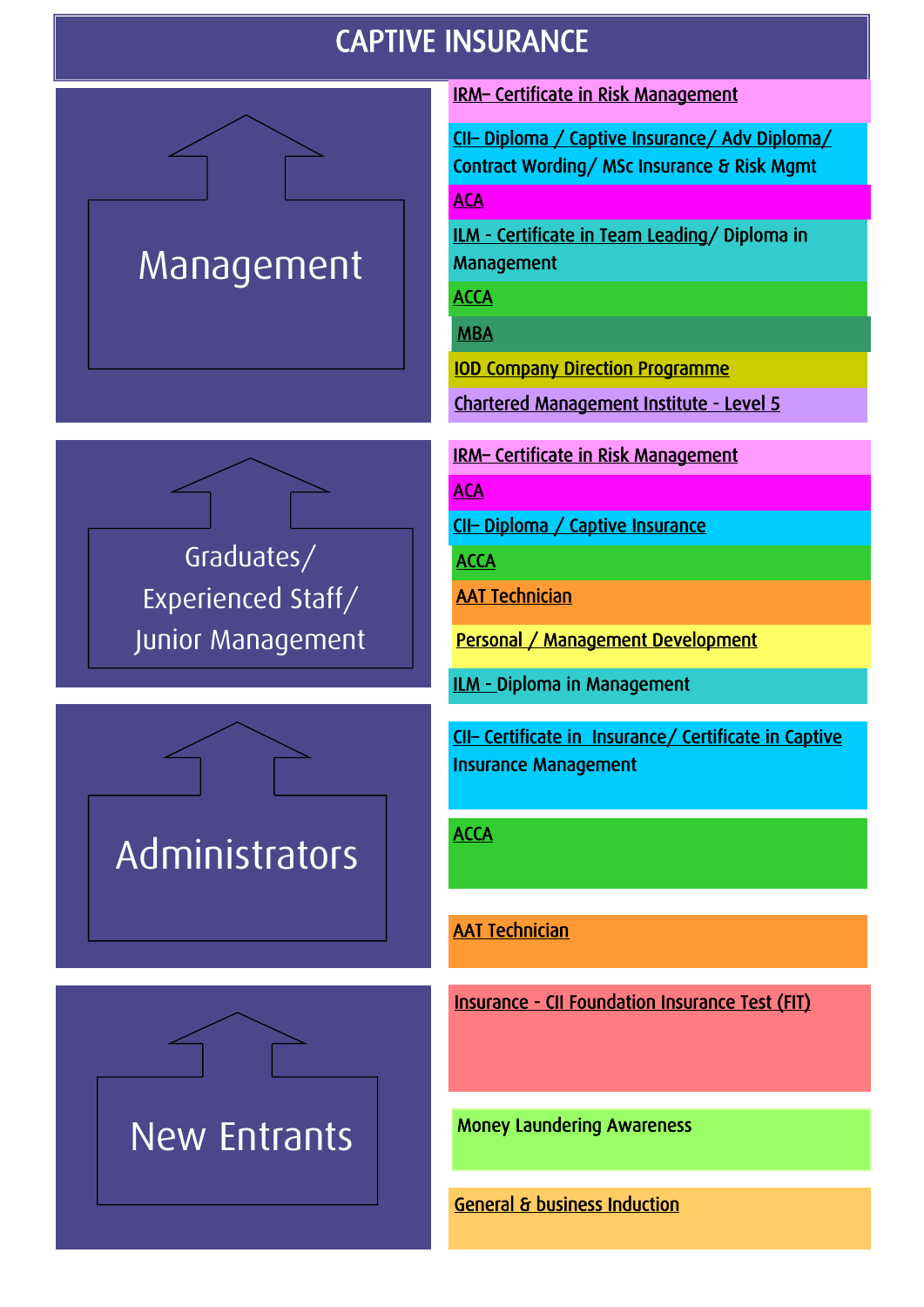#### **PENSIONS**

<span id="page-4-0"></span>

[PMI- Retirement Provision Certificate/ Pension](http://www.pensions-pmi.org.uk/)  Administration/ Employee Benefits

#### [MBA](http://www.management.soton.ac.uk/StudyOpportunities/MBA/default.php)

[IOD Company Direction Programme](http://www.iod.com/is-bin/INTERSHOP.enfinity/eCS/Store/en/-/GBP/IODContentManager-Start;sid=A2cxYIjG42S1GsExBfI79iAGkRdCxtuAeMo=?TemplateName=homePage%2eisml) 

CII– [Diploma in Insurance/ Financial Planning /](http://www.cii.co.uk/cii.aspx)  Financial Advisors/

[Chartered Management Institute - Level 5](http://www.managers.org.uk/) 

[Guernsey Insurance Certificate](http://www.gta.gg/) 

CII– [Diploma in Insurance/ Financial Planning](http://www.cii.co.uk/cii.aspx) 

[PMI- Retirement Provision Certificate/ Pension](http://www.pensions-pmi.org.uk/)  Administration/ Employee Benefits

[Personal / Management Development](http://www.gta.gg/) 

[ILM - Certificate in Team Leading/](http://www.i-l-m.com/) Diploma in Management

[PMI- Retirement Provision Certificate/ Pension](http://www.pensions-pmi.org.uk/)  Administration

CII– [Certificate in Insurance/ Certificate in Financial](http://www.cii.co.uk/cii.aspx)  Planning

[Insurance - CII Foundation Insurance Test \(FIT\)](http://www.cii.co.uk/cii.aspx) 

Money Laundering Awareness





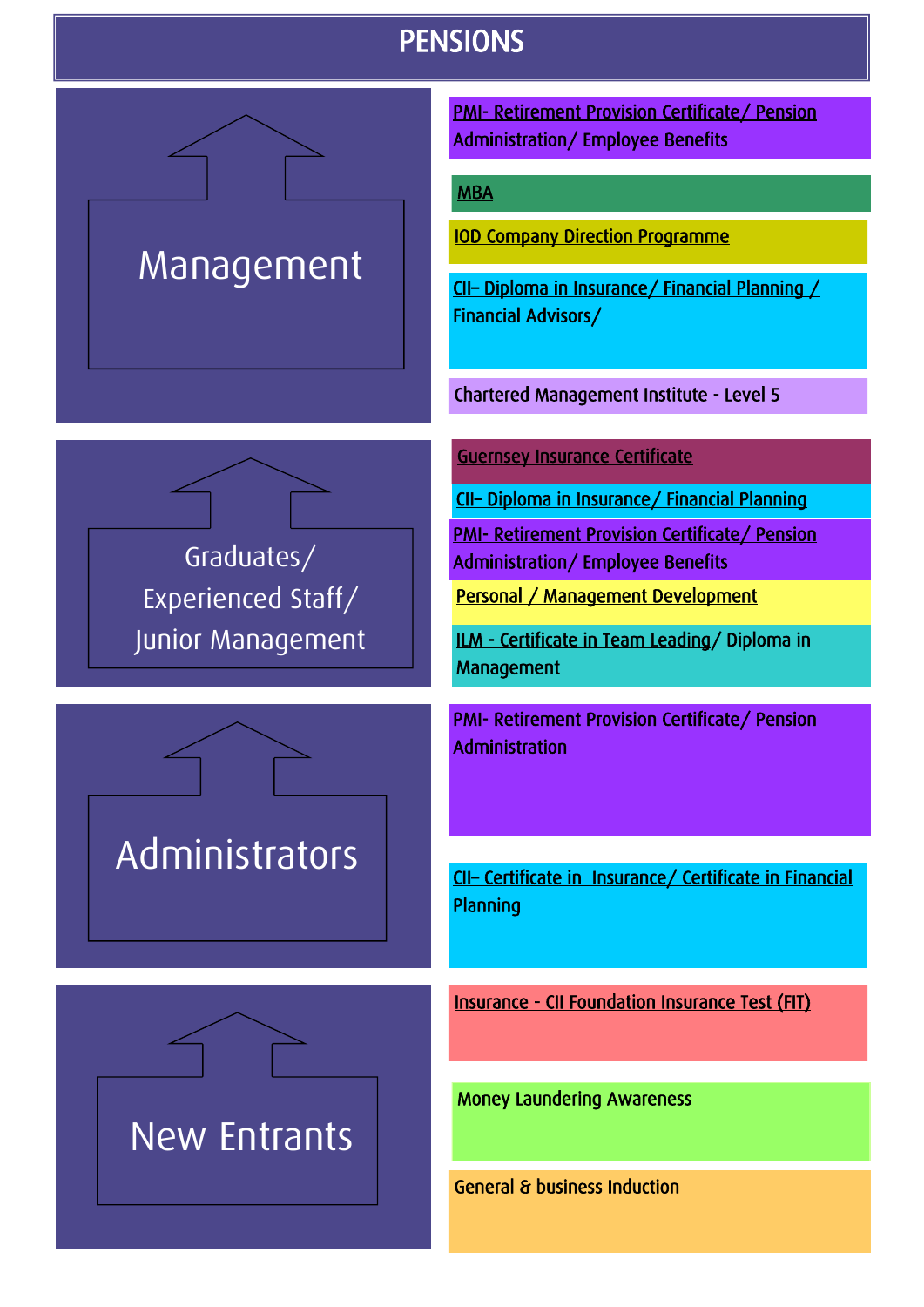#### **MORTGAGES**

<span id="page-5-0"></span>

Graduates/

Experienced Staff/

Junior Management

New Entrants

Administrators

#### [MBA](http://www.management.soton.ac.uk/StudyOpportunities/MBA/default.php)

[ILM - Certificate in Team Leading/](http://www.i-l-m.com/) Diploma in Management

[IOD Company Direction Programme](http://www.iod.com/is-bin/INTERSHOP.enfinity/eCS/Store/en/-/GBP/IODContentManager-Start;sid=A2cxYIjG42S1GsExBfI79iAGkRdCxtuAeMo=?TemplateName=homePage%2eisml) 

CII– [Diploma in Insurance](http://www.cii.co.uk/cii.aspx) 

[Chartered Management Institute - Level 5](http://www.managers.org.uk/) 

CII– [Diploma in Insurance/ Financial Planning](http://www.cii.co.uk/cii.aspx) 

[Guernsey Insurance Certificate](http://www.gta.gg/) 

Personal / Management Development

[ILM - Certificate in Team Leading/](http://www.i-l-m.com/) First line Management

CII– [Certificate in Financial Planning/ Certificate in](http://www.cii.co.uk/cii.aspx)  [Mortgage Advice](http://www.cii.co.uk/cii.aspx) 

[Insurance - CII Foundation Insurance Test \(FIT\)](http://www.cii.co.uk/cii.aspx) 

Money Laundering [Knowledge](http://uk.accaglobal.com/)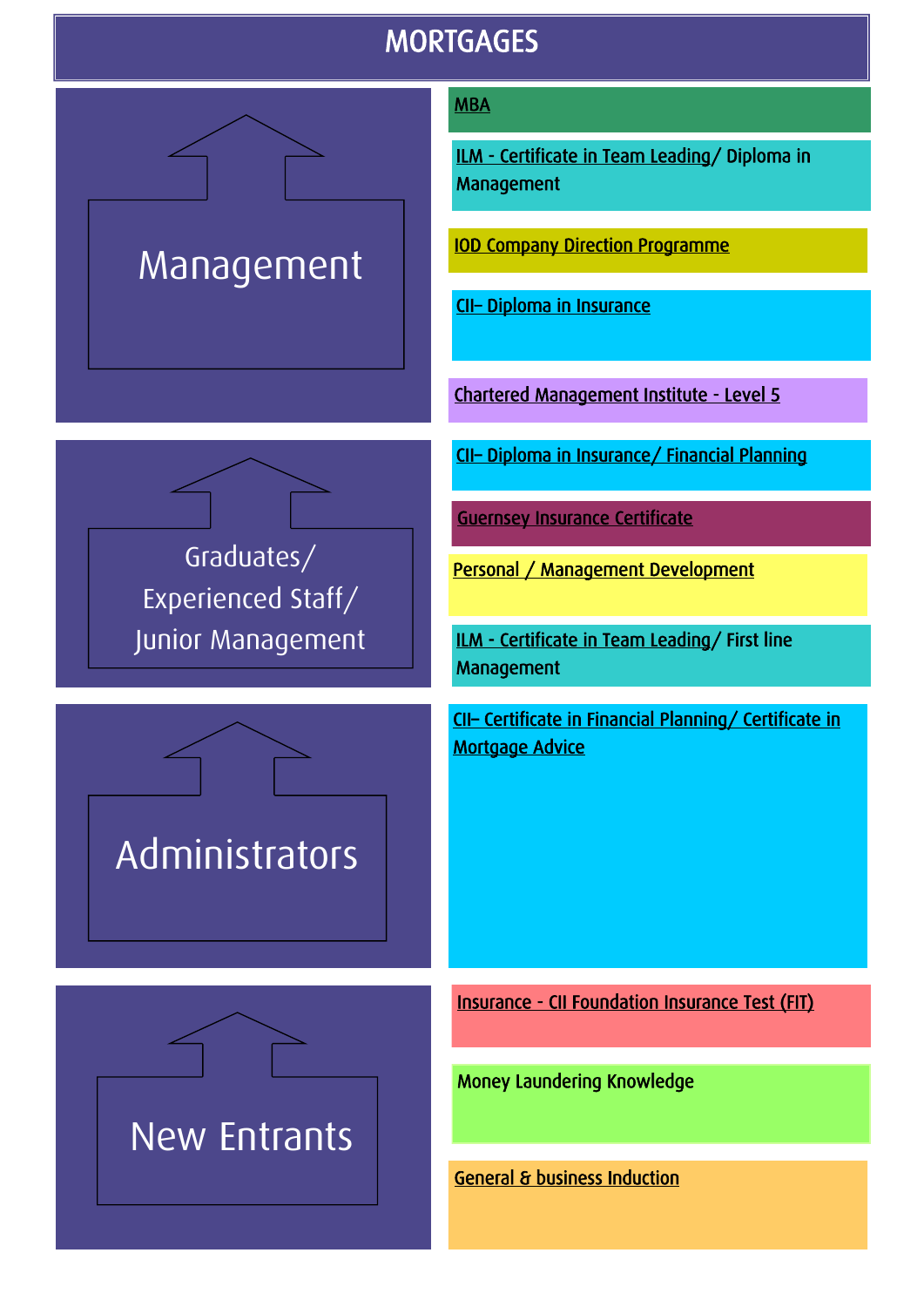### ACTUARIAL

<span id="page-6-0"></span>

#### [MBA](http://www.management.soton.ac.uk/StudyOpportunities/MBA/default.php)

[ILM - Certificate in Team Leading/](http://www.i-l-m.com/) Diploma in Management

[IOD Company Direction Programme](http://www.iod.com/is-bin/INTERSHOP.enfinity/eCS/Store/en/-/GBP/IODContentManager-Start;sid=A2cxYIjG42S1GsExBfI79iAGkRdCxtuAeMo=?TemplateName=homePage%2eisml) 

CII– [Diploma in Insurance](http://www.cii.co.uk/cii.aspx) 

[Chartered Management Institute - Level 5](http://www.managers.org.uk/) 

CII– [Diploma in Insurance](http://www.cii.co.uk/cii.aspx) 

[Diploma in Actuarial Techniques](http://www.actuaries.org.uk/careers/qualifications/student_membership) 

Personal / Management Development

[ILM - Certificate in Team Leading/](http://www.i-l-m.com/) First line Management

CII– [Certificate in Insurance](http://www.cii.co.uk/cii.aspx) 

[Diploma in Actuarial Techniques](http://www.actuaries.org.uk/careers/qualifications/student_membership) 

[Insurance - CII Foundation Insurance Test \(FIT\)](http://www.cii.co.uk/cii.aspx) 

Money Laundering [Knowledge](http://uk.accaglobal.com/) 



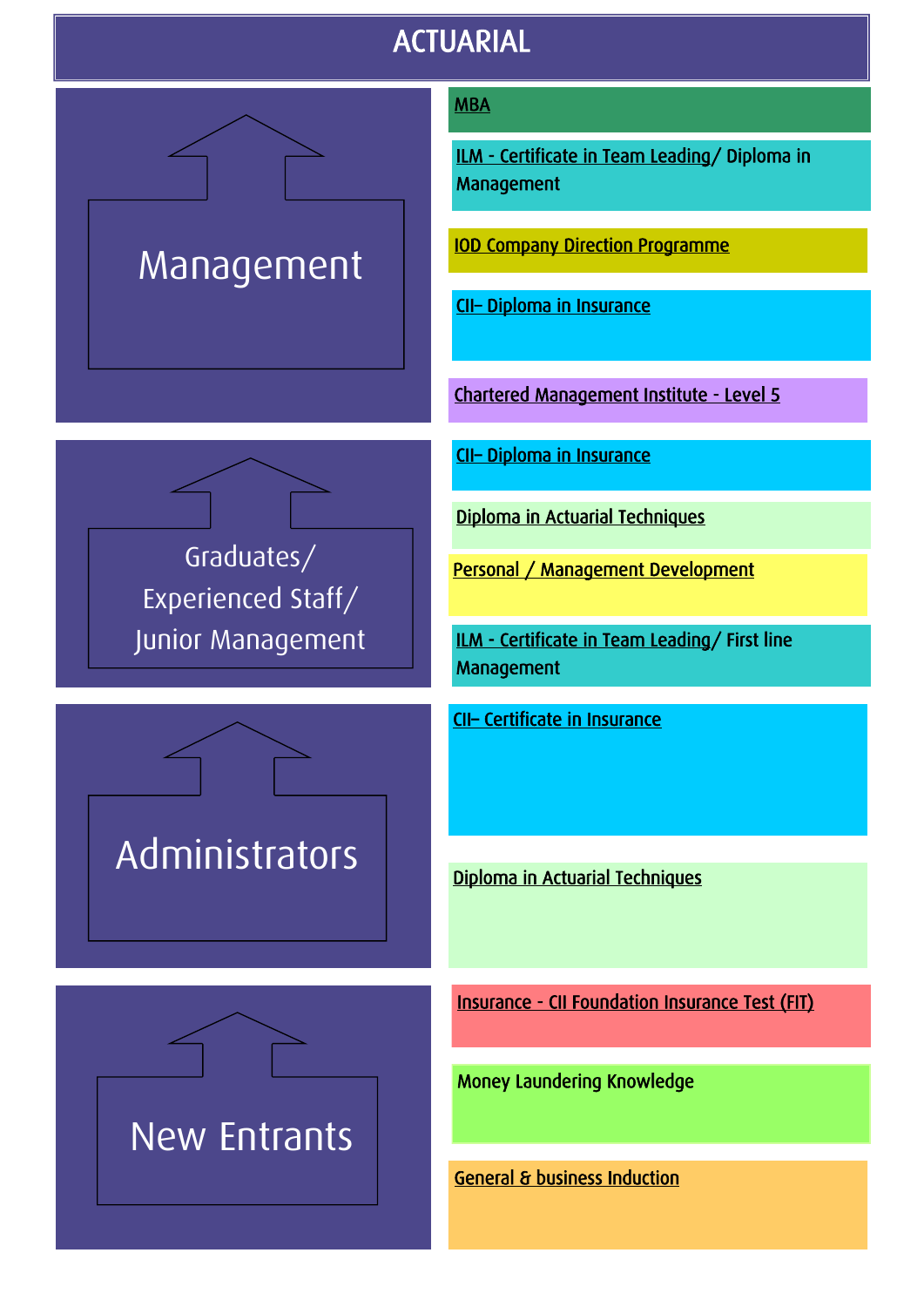### LOSS ADJUSTING

<span id="page-7-0"></span>

New Entrants

Administrators

Junior Management

#### **MBA**

[Member of CILA](http://www.cila.co.uk/) 

[IOD Company Direction Programme](http://www.iod.com/is-bin/INTERSHOP.enfinity/eCS/Store/en/-/GBP/IODContentManager-Start;sid=A2cxYIjG42S1GsExBfI79iAGkRdCxtuAeMo=?TemplateName=homePage%2eisml) 

[CII](http://www.cii.co.uk/cii.aspx)–

[Chartered Management Institute - Level 5](http://www.managers.org.uk/) 

CII– [Faculty of Claims](http://www.cii.co.uk/cii.aspx) 

[Member of CILA](http://www.cila.co.uk/) 

Personal / Management Development

[ILM - Certificate in Team Leading/](http://www.i-l-m.com/) First line Management

CII– [Faculty of Claims Certificate](http://www.cii.co.uk/cii.aspx) 

[Insurance - CII Foundation Insurance Test \(FIT\)](http://www.cii.co.uk/cii.aspx) 

Money Laundering [Knowledge](http://uk.accaglobal.com/)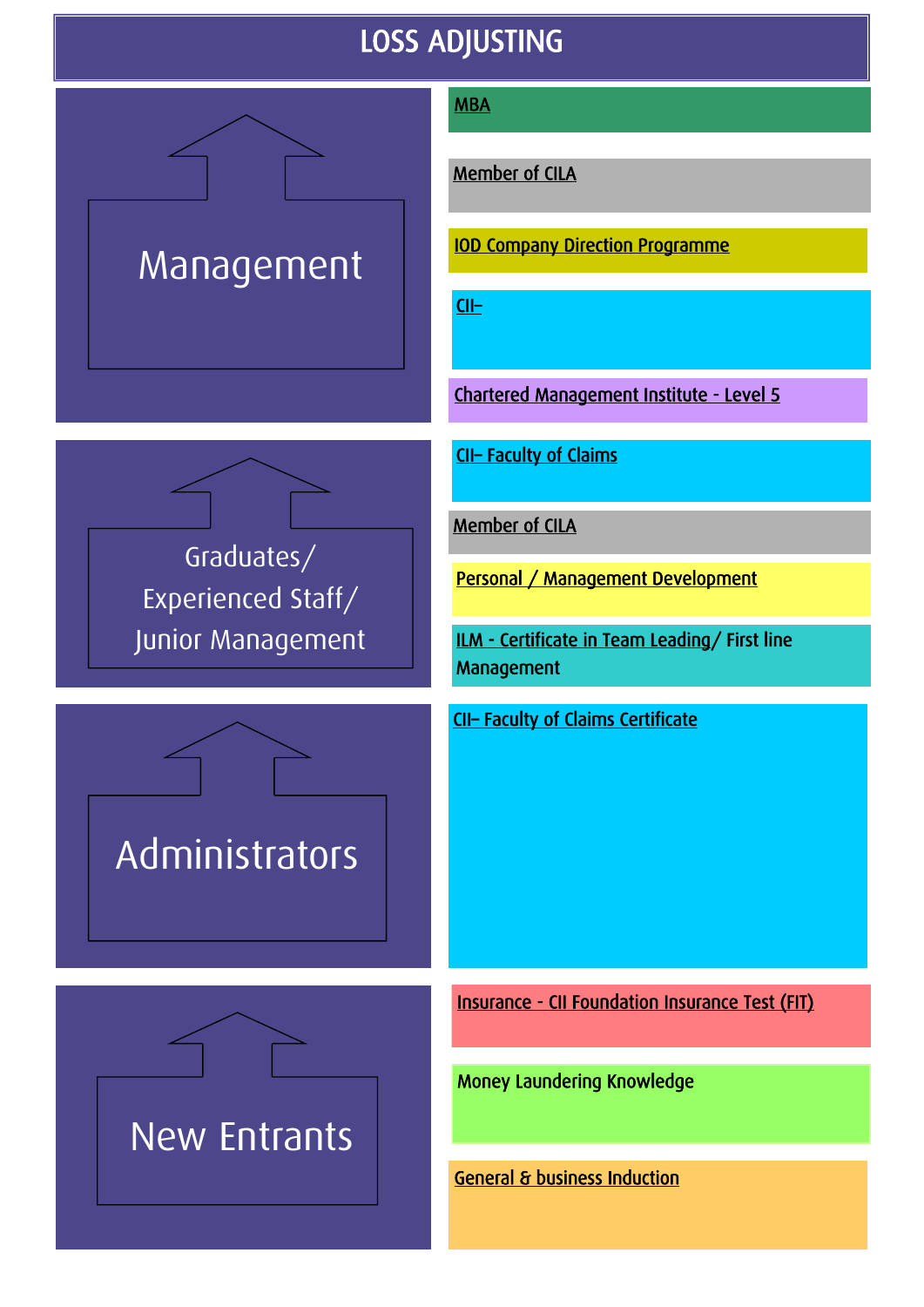### HUMAN RESOURCES

<span id="page-8-0"></span>

Graduates/

Experienced Staff/

Junior Management

#### [MBA](http://www.management.soton.ac.uk/StudyOpportunities/MBA/default.php)

[IOD Company Direction Programme](http://www.iod.com/is-bin/INTERSHOP.enfinity/eCS/Store/en/-/GBP/IODContentManager-Start;sid=A2cxYIjG42S1GsExBfI79iAGkRdCxtuAeMo=?TemplateName=homePage%2eisml) 

[MSc Management with HR](http://business.bournemouth.ac.uk/campaign/index.html) 

[CIPD - Development Scheme](http://www.cipd.co.uk/default.cipd)  [Postgraduate Diploma in Human Resource](http://www.cipd.co.uk/default.cipd)  **Management** 

[Chartered Management Institute - Level 5](http://www.managers.org.uk/) 

[CIPD - Development Scheme](http://www.cipd.co.uk/default.cipd)  [Postgraduate Diploma in Human Resource](http://www.cipd.co.uk/default.cipd)  **Management** 

Personal / Management Development

[ILM - Certificate in Team Leading/](http://www.i-l-m.com/) First Line Management

[CIPD - Certificate in Personnel Practice/ Certificate in](http://www.cipd.co.uk/default.cipd)  [Training Practice/](http://www.cipd.co.uk/default.cipd) Recruitment and Selection

Administrators

[Money L:aundering Knowledge](http://uk.accaglobal.com/) 

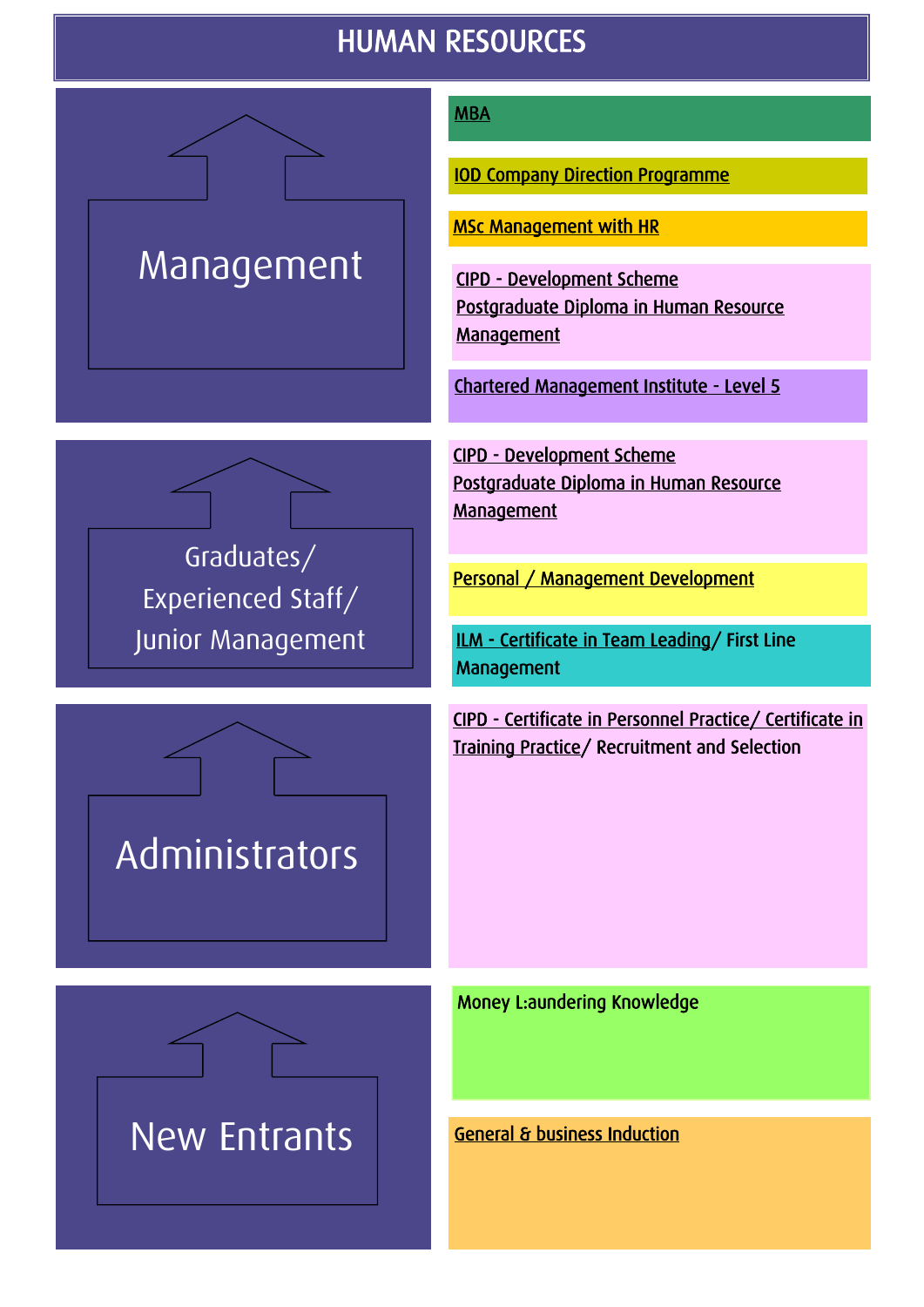### SALES & MARKETING

<span id="page-9-0"></span>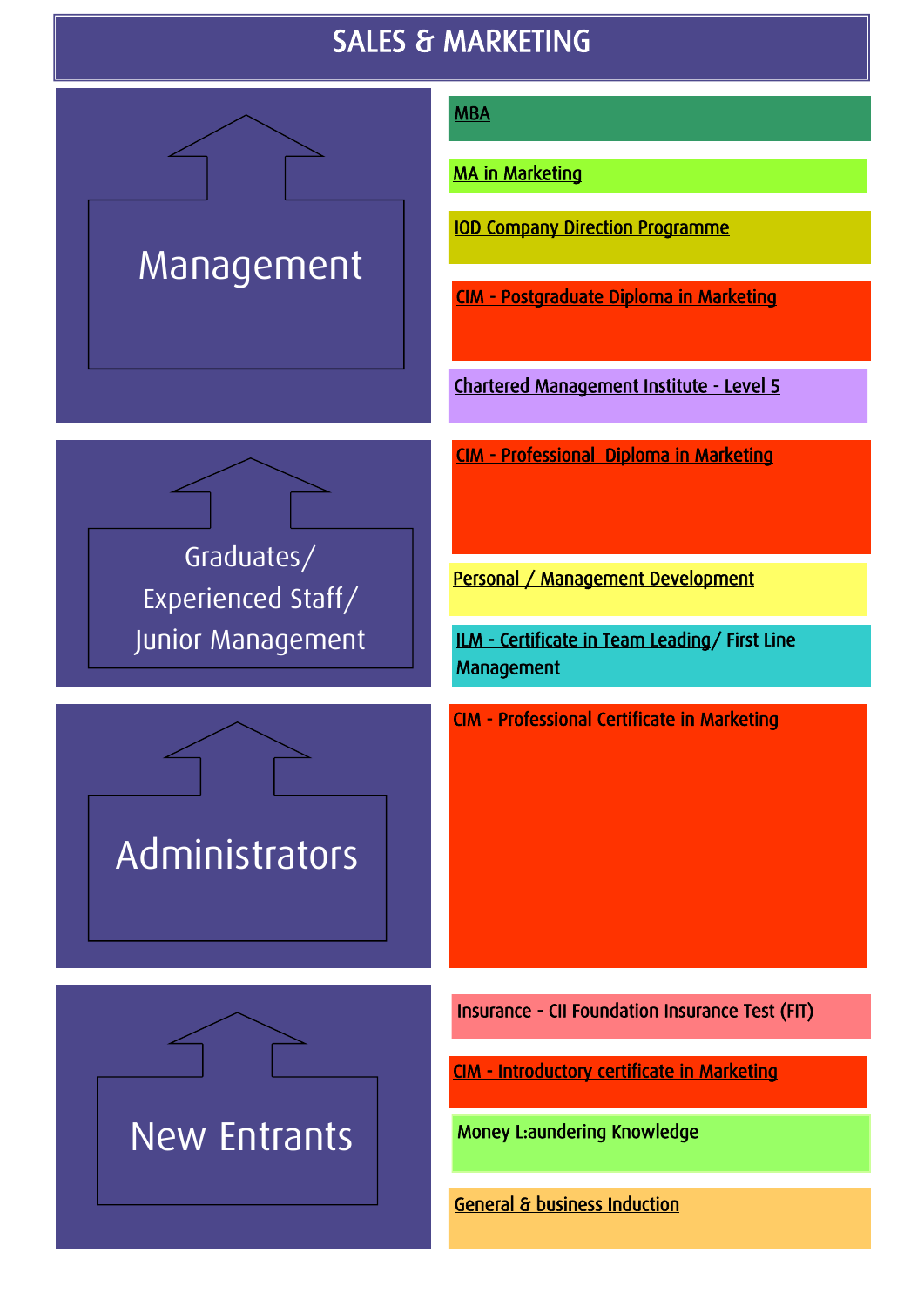### FINANCIAL CONTROL

<span id="page-10-0"></span>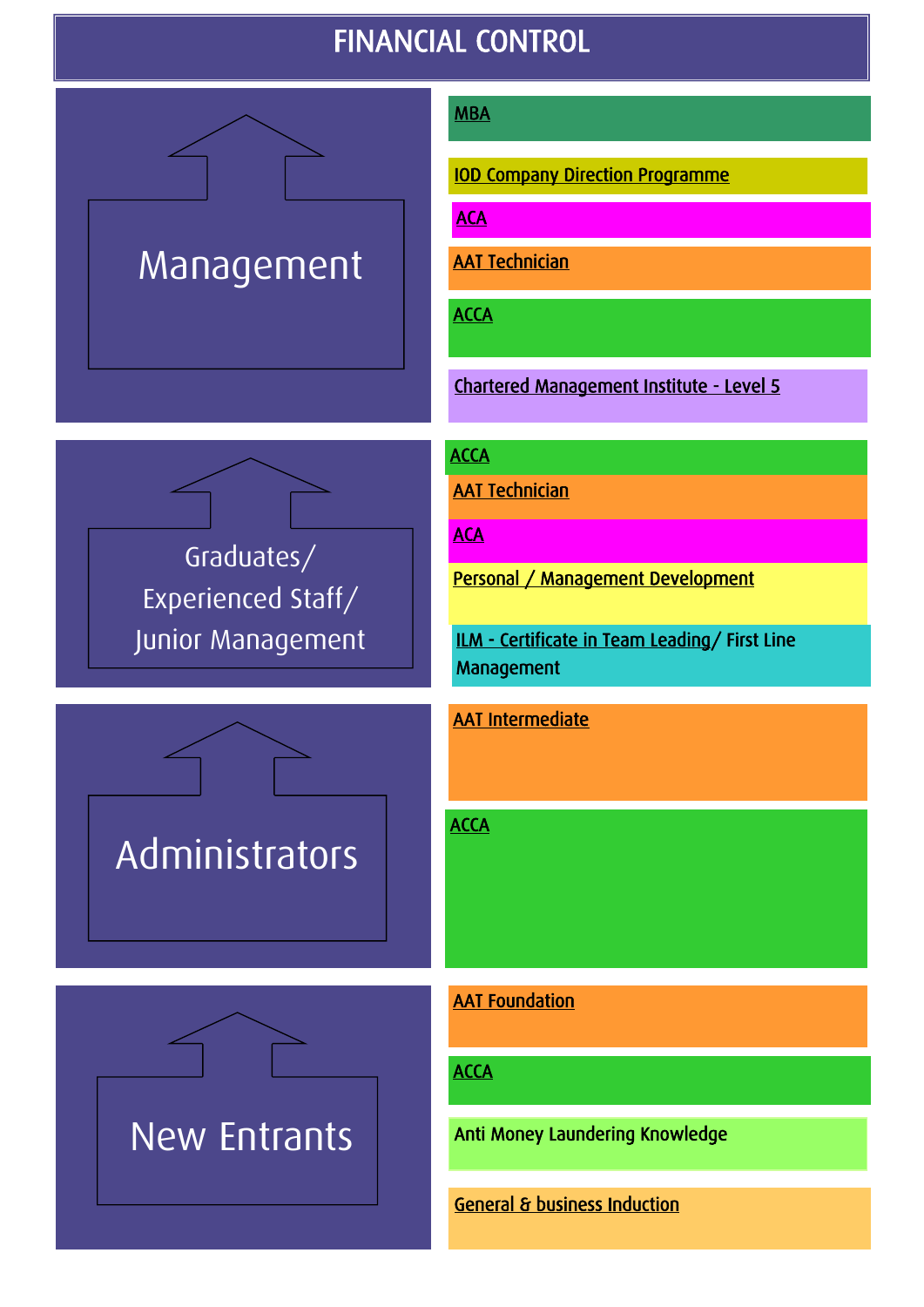### **COMPLIANCE**

<span id="page-11-0"></span>

New Entrants

**Administrators** 

Experienced Staff/

Junior Management

#### [MBA](http://www.management.soton.ac.uk/StudyOpportunities/MBA/default.php)

[IOD Company Direction Programme](http://www.iod.com/is-bin/INTERSHOP.enfinity/eCS/Store/en/-/GBP/IODContentManager-Start;sid=A2cxYIjG42S1GsExBfI79iAGkRdCxtuAeMo=?TemplateName=homePage%2eisml) 

[ICSA - Professional](http://www.icsa.org.uk/home?c=1) 

ICA– [Diploma in Compliance / Dip in AML/ Financial](http://www.int-comp.org/)  **Crime** 

[Chartered Management Institute - Level 5](http://www.managers.org.uk/) 

[ICSA - Diploma in Offshore Finance & Admin/](http://www.icsa.org.uk/home?c=1)  [Business Practice](http://www.icsa.org.uk/home?c=1) 

ICA– [Diploma in Compliance / Dip in AML/ Financial](http://www.int-comp.org/)  [Crime](http://www.int-comp.org/) 

[Personal / Management Development](http://www.gta.gg/) 

[ILM - Certificate in Team Leading/](http://www.i-l-m.com/) First Line Management

[ICSA - Certificate in Offshore Finance & Admin/](http://www.icsa.org.uk/home?c=1)  [Business Practice](http://www.icsa.org.uk/home?c=1) 

ICA– [Certificate in AML](http://www.int-comp.org/) 

[Insurance - CII Foundation Insurance Test \(FIT\)](http://www.cii.co.uk/cii.aspx) 

Anti Money Laundering [Knowledge](http://uk.accaglobal.com/)